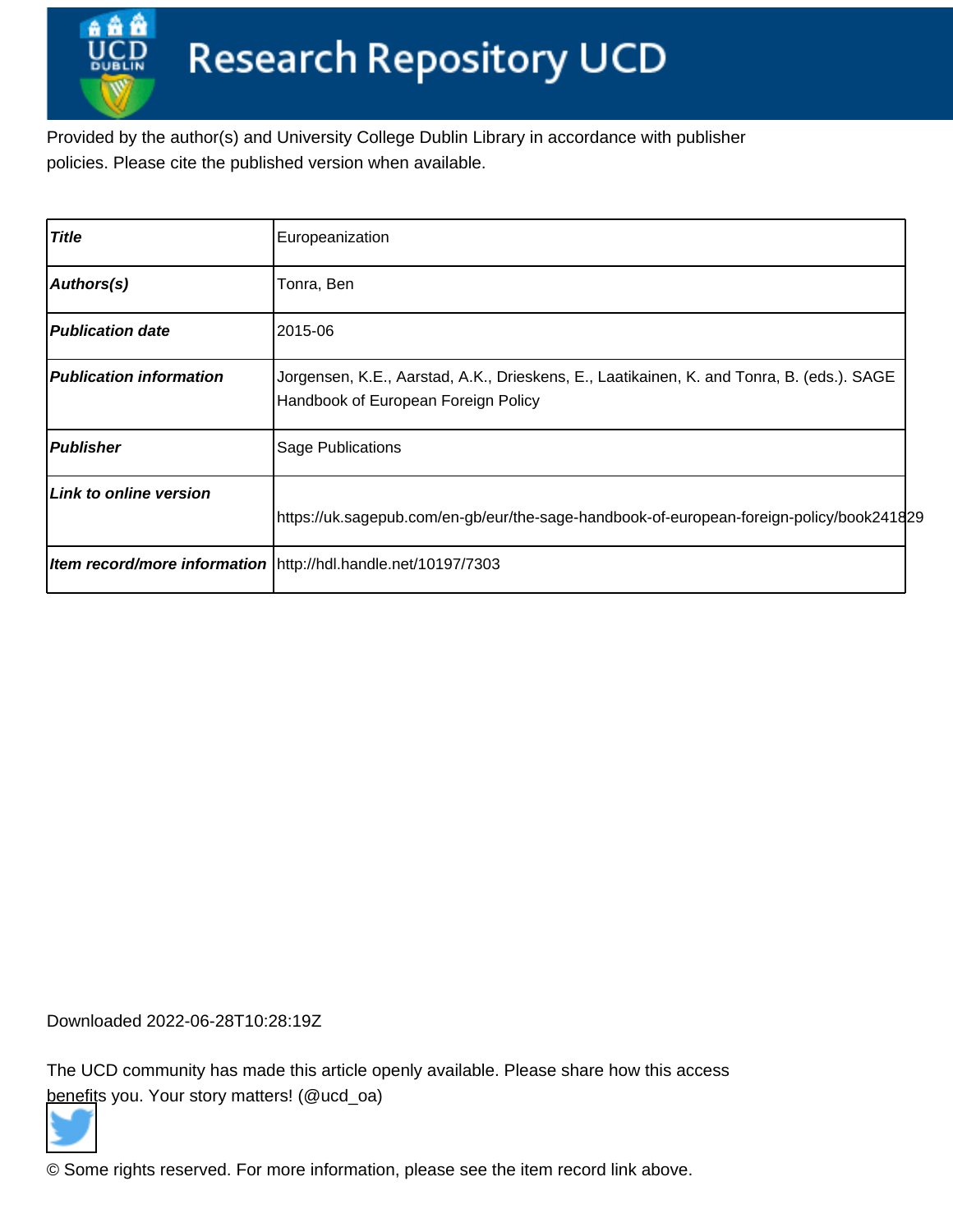

# Europeanization

Ben Tonra

There is no doubt that the concept of Europeanization as applied to EU foreign policy has a growing academic profile. A rudimentary search of Google Scholar, for example, reveals that the concept, linked to foreign policy, was cited in just over 200 scholarly publications in 2000, in 800 such publications by 2005 and over 1,800 academic publications in 2013. However, this very growth has led to criticism. Europeanization has been censured as the poster child for concept-stretching (Radaelli, 2000), as being poorly and confusingly defined (Mair, 2004) and for having limited explanatory capacity, either by reason of lacking parsimony in its measurement (Lodge, 2006) or as a result of confusion over its causal status (Wong and Hill, 2011). These concerns result in the worst possible scholarly criticism – that Europeanization is simply an academic fad, devoid of substantial conceptual utility (Olsen, 2003; Moumoutzis, 2011).

In a sense, the overarching concept of Europeanization has an almost classic

genealogy. Initially it was adopted from a broader literature (for reviews see Harmsen and Wilson, 2000; Olson, 2002; Graziano and Vink, 2007; and Marciacq, 2012) and was employed to fill a gap in our understanding of/explanation for the shape and impact of European integration. It was an 'attention-directing device', according to Olsen (2002: 921). This resulted in a somewhat scattergun application of the concept and sometimes even in contradictory contexts, which provoked demands for greater clarity of definition and precision in method and application. It may now be argued, however, that the concept has indeed come of age, with generally acknowledged core definition(s), wide agreement on method and approach and a broadened empirical application deployed to test its added value. Europeanization may thus today be seen as a comparatively stable middle-range theory that offers a useful analytical framework for both the study of changes wrought in national foreign policy as a result of EU membership and for the creation and pursuit of a common EU foreign policy.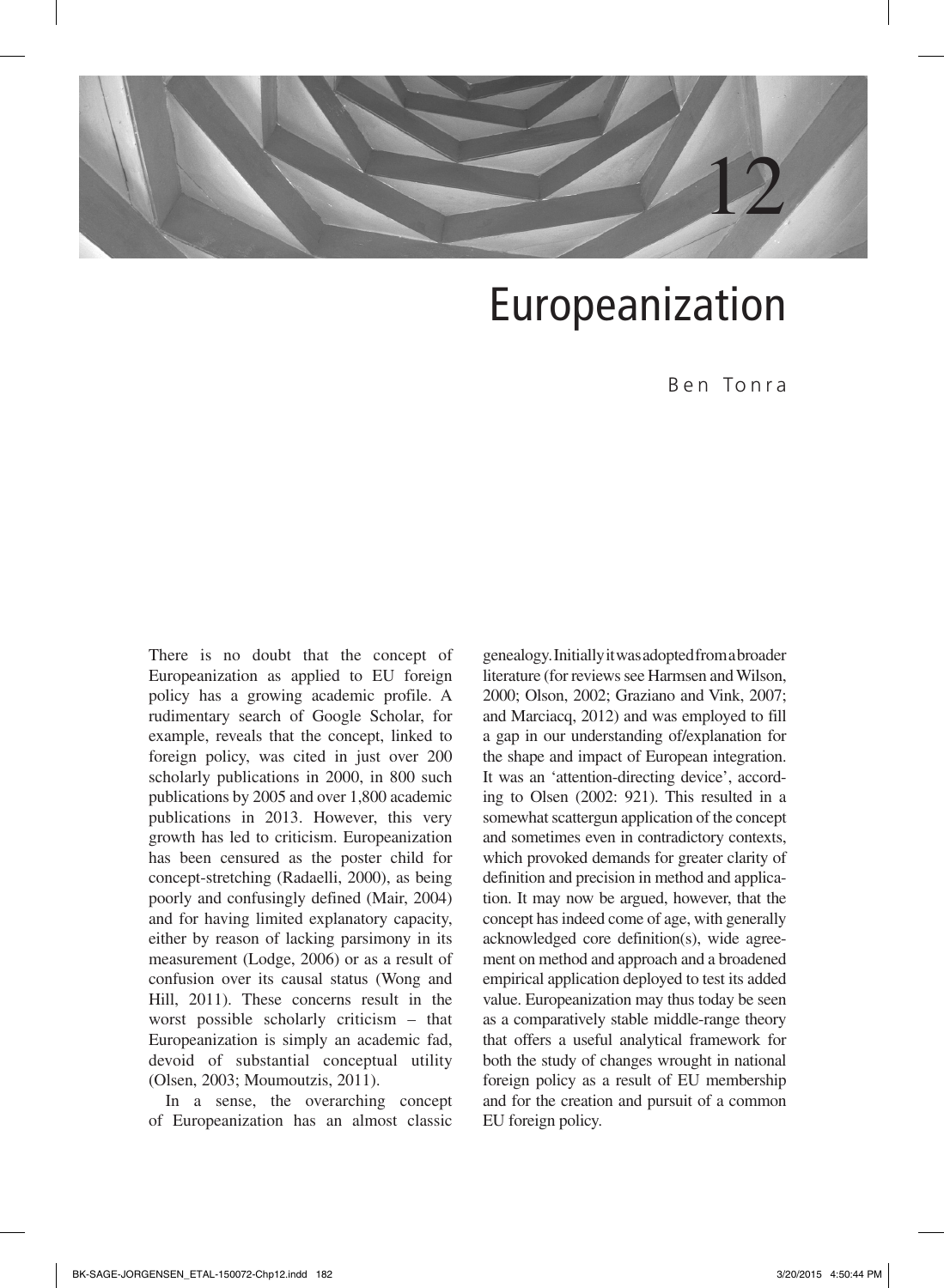The three interconnected processes through which this process is frequently seen to derive are uploading, downloading and crossloading. The first considers how, when and to what end national foreign-policy preferences are brought to the European table and pursued using the EU as a means of amplifying national foreign policy – standing on the shoulders, as it were, of European partners. The second, downloading, is a process by which it is said hard-fought, collectively agreed EU policy positions embed themselves within national foreign policies and institutions over time and become part of the warp and weave of that policy. What has come to be known as cross-loading – perhaps the least developed process – is where member states learn from one another in terms of information, analysis and even policymaking structures.

The shape of the debate(s) surrounding Europeanization has revolved around its definition and its application to the realm of foreign policy. Traditional integration theories were seen to offer explanations for the construction of European-level institutions and polity-building. There was also an interest in the influence of these institutions and how their policymaking impacted member states. While the concept of Europeanization was itself briefly associated with the development of European-level governance structures and networks (Risse et al., 2001) it soon became 'concerned with the consequences of this process for … the member states' (Bulmer and Lequesne, 2002: 16). This move also represented something of a reassertion of political science in the study of European integration *vis-à-vis* international relations (IR), from where most traditional integration theories derived. In the words of Bulmer and Radaelli, 'Having spent intellectual energy in seeking to understand the "nature of the beast", that is, the nature of European integration, political scientists have now realized that a EU political system is in place, produces decisions, and impacts on domestic policies in various guises' (2004: 3). Europeanization has also been seen in many quarters as part of the institutionalist turn in political science (Aspinwall and Schneider, 2000; Hix and Goetz, 2000; Börzel and Risse, 2000) through which political institutions are understood to affect political outcomes. This may be accomplished through a variety of means (rationalist, historical, sociological, discursive) but, individually or in tandem, it is argued that they structure political action and its outcomes.

The early focus of much of the original scholarship on Europeanization was on those areas of policy where the impact of European integration was most visible and where member states clearly had to adapt themselves to European policy, practice, legislation and norms – embodied in the notion of the European *acquis* and rooted within traditional areas of European policy and legal competence. From Ladrech's (1994) core definition that Europeanization was 'an incremental process reorienting the direction and shape of politics to the degree that EC political and economic dynamics become part of the organisational logic of national logic of national politics and policy-making', studies in policy areas such as agriculture, cohesion policy, the environment, transportation and financial services (for examples see Knill, 2001; Checkel, 2001; Lawton, 1999; Howell, 2004; Geddes, 2003; Levi-Faur, 2002) developed a model of top-down Europeanization. In such studies the fit between national and European policy was assessed and any misfit could then be judged in terms of the extent to which states had to adapt. This resulted in identifying varying degrees of domestic institutional and political change (Börzel, 2003; Risse, et al. 2001: 7).

Europeanization has also been considered and applied to non-member states, both those with and those without the prospect of EU membership. The most obvious is the Europeanization undertaken by states approaching EU membership. This is comparable with that outlined above but is nonetheless distinctive. In the context of the 2004 enlargement Adrienne Héritier (2005) dubbed this 'Europeanization East', where states faced adaptation requirements to an entire corpus of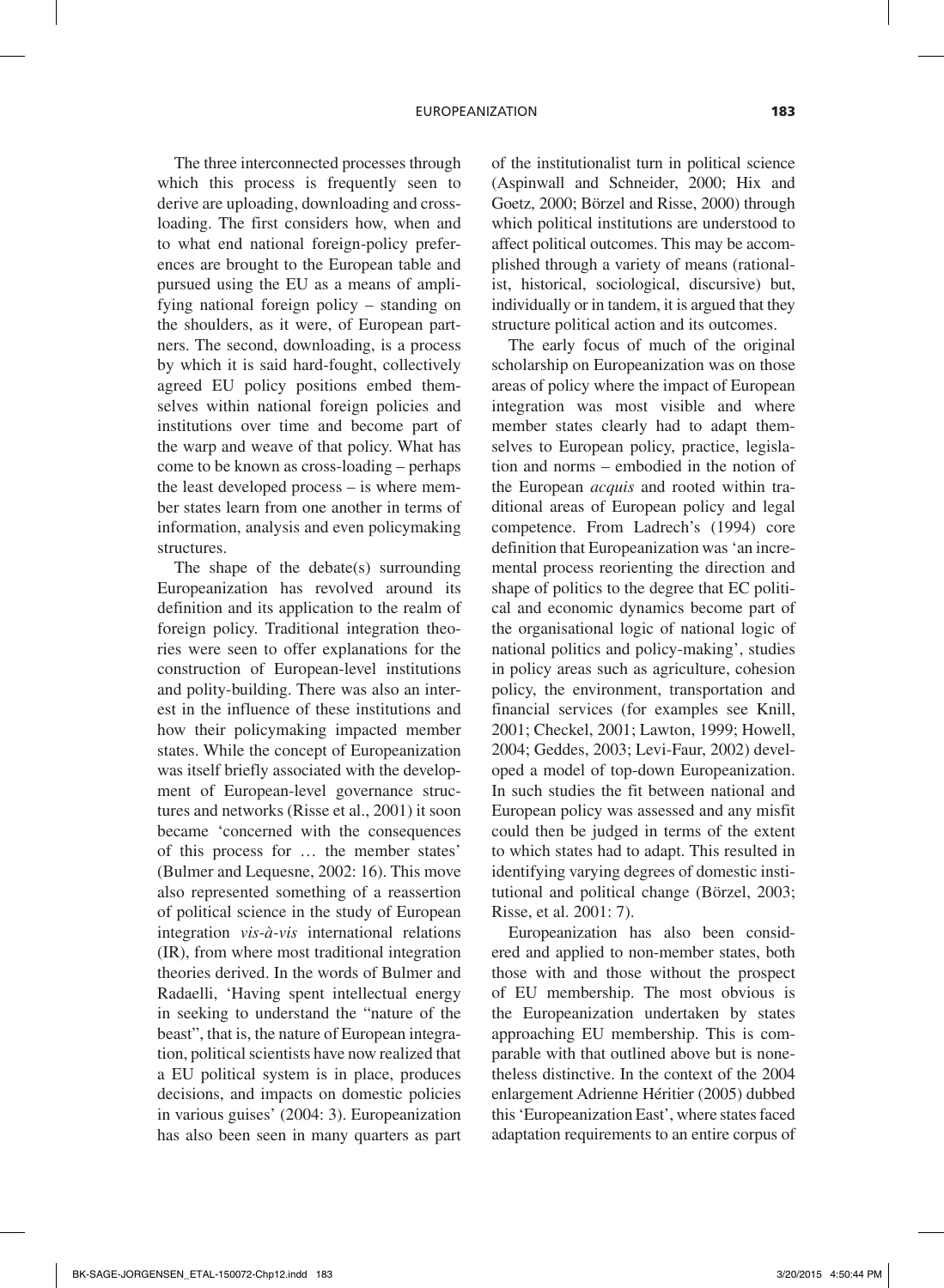existing EU law and norms and had very limited capacity to tailor or to influence the nature or scale of that adaptation. This subset of the literature has focused closely upon the models and mechanisms by which such states adopt EU rules (Schimmelfennig and Sedelmeier, 2005) and has been applied to most applicant states. For its part, the Europeanization of states with little or no prospect of EU membership is commonly a process that impacts upon other European states with a close and often institutionalized relationship with the EU, such as Norway, Switzerland and Iceland (see, for example, Kux and Sverdrup 2000; Lægreid et al., 2004). Beyond this point, however, we can perhaps better consider such processes within the context of EU policy on enlargement (see Chapter 59, this volume), towards the EU's geographic neighbours (see Chapter 60, this volume) and in efforts to export norms and policies on a thematic basis internationally (see Chapter xx, this volume).

# AQ: Please insert Chapter number here.

## **PEANIZATION OF i**ign policy

At first glance the prospects for the application of the concept of Europeanization to the realm of national foreign policy in the early European Communities (EC) were not propitious. This was a policy area strictly reserved for intergovernmental decision-making, from which the core supranational European institutions were either wholly excluded or with which they were only loosely associated, and which often resulted in vague policy agreements that were never legally binding on member states and resulted in little or no legislation.

The *entrée* to Europeanization for some analysts of foreign policy was to be found in the framing of beliefs, informal norms and rules and ideational issues that had been identified as a subset of the wider process of Europeanization (Radaelli, 2000). In addition, the misfit model identified above included scope for the study not just of top-down adaptation but of bottom-up engagement,

where member states sought to project their own policy preferences on to the European agenda (Börzel, 2003; Bulmer and Burch, 2001; Risse et al., 2001). This clearly offered at least some potential in the foreign-policy realm, where member states sought to export their policy preferences, albeit through intergovernmental means of consultation and cooperation. The Europeanization literature also provided for the analysis not just of policy misfit, where member states had to adapt themselves to legally binding legislation, but also of institutional misfit, where, through intensive and shared institutional practice and procedure, key policy actors might be socialized and thereby begin to share a common set of beliefs and expectations (Schmidt, 2002; Bulmer, 2007; Checkel, 2001). This aspect was critical to the deployment of Radaelli's widely cited definition of Europeanization as consisting of 'processes of a) construction, b) diffusion and c) institutionalisation of formal and informal rules, procedures, policy paradigms, styles, "ways of doing things" and shared beliefs and norms which are first defined and consolidated in the EU policy process and then incorporated in the logic of domestic (national and sub national) discourse, political structures and public policies'. (2004:3)

The earliest studies of Europeanization as applied to foreign-policy cooperation among EC member states built upon an already existing corpus of scholarship dealing with comparable issues to those being tackled under the rubric of Europeanization. Questions as to whether European integration was empowering the European state (Moravcsik, 1993), hollowing out the state (Marks, 1993) or transforming the state (Kohler-Koch, 1996) were already being asked. This conversation was mirrored in a small number of pioneering analyses of foreign-policy cooperation which argued that this process represented 'the European rescue of national foreign policy' (Allen, 1996, *pace* Milward, 1992), that 'a distinctive European position in international affairs' was developing (Hill, 1983: 200), that a 'coordination reflex' had emerged among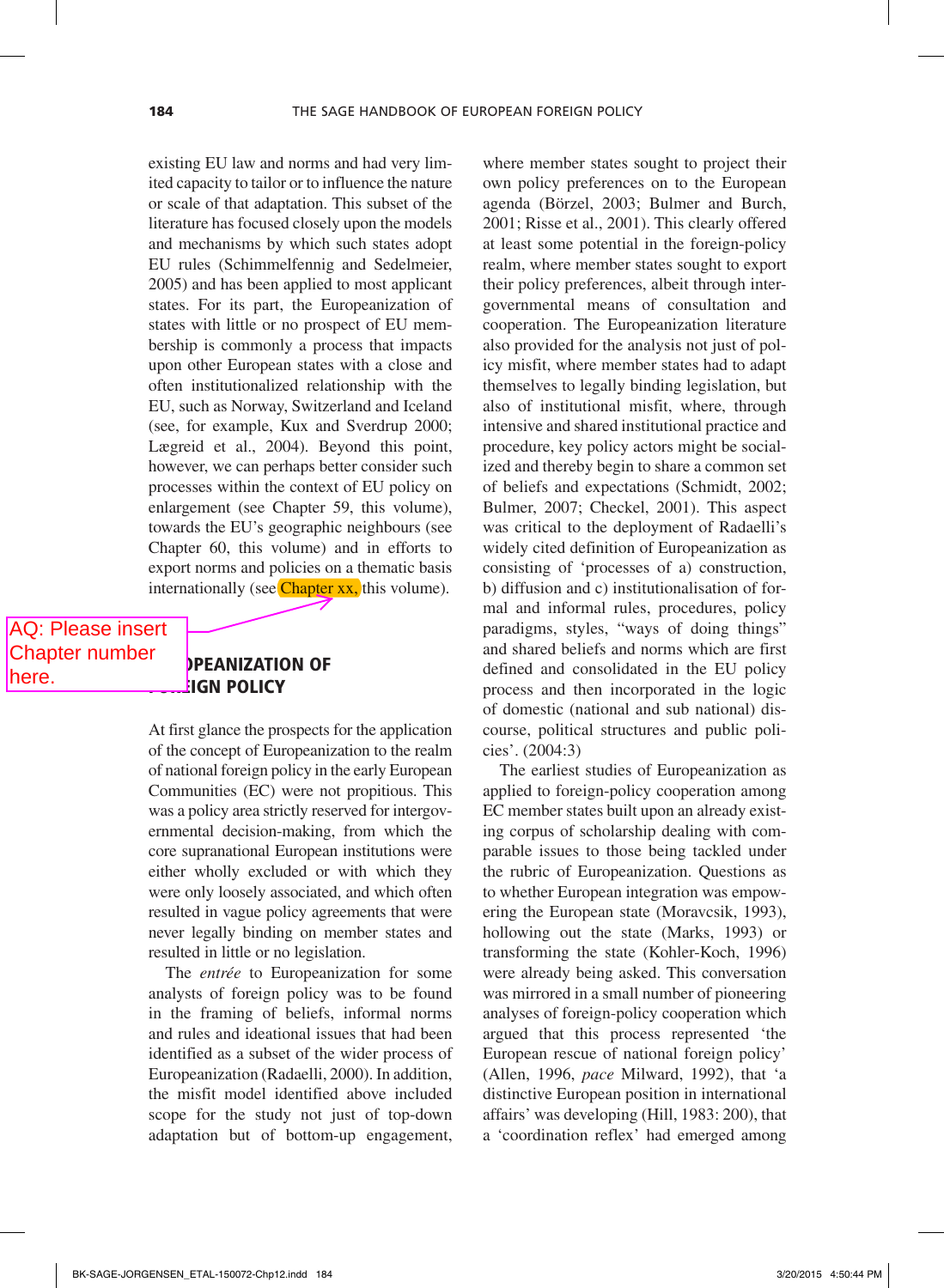European foreign-policy actors (Nuttall, 1992), that a new European 'Diplomatic Republic' was coming into view (Jørgensen, 1997), that foreign-policy cooperation was progressively constructing 'communities' of information, views and actions (de Schoutheete, 1986) and that the 'Brusselsization' (Allen, 1998; Mueller-Brandeck-Bocquet, 2002) and/or 'Europeification' (Andersen and Eliasen, 1995) of national foreign policies was already underway.

Notwithstanding this foundation of scholarship, a case had to be constructed for what looked like the very special case of foreign policy within the Europeanization literature. First, as noted above, there was only limited applicability of the broader conceptual model. Within Bulmer and Radaelli's outline of four modes of governance leading to different mechanisms of Europeanization,<sup>1</sup> foreign policy could only reasonably be accommodated within 'facilitated coordination', comprising policy exchange and soft law (Bulmer and Radaelli, 2004). While this opened a door, critics from a comparative-politics standpoint insisted that the unique nature of foreign policy and the wholly intergovernmental nature of foreign-policy decision-making argued that it could 'at best have a weak impact on national policies' (Hix and Goetz, 2000: 6).

From that narrow ground, however, work did progress. A critical feature that came to dominate early scholarship in the field was a focus upon the reciprocal relationship that it was argued existed between national- and European-level policymaking. Arguing against traditional realist and intergovernmental interpretations, the contention was made that the formulation and outputs of national foreign policies were changing as a direct result of participating in European foreign-policy cooperation and that at the same time, states were actively engaged and committed to the deepening and strengthening of that collective policy system (Tonra, 2001). This became reflected in a two-dimensional model of Europeanization consisting of the aforementioned parallel and interconnected processes of uploading and downloading (Major, 2005; Wong, 2005).

Uploading is understood to be the development of EU-level institutions and policy frameworks to the preferred design of individual member states. It has also been conceptualized as the projection on the European stage of member-state policy preferences, ideas and interests. According to Wong and Hill's review (2011), uploading is indicated by efforts to increase the state's global profile, to influence EU partners' foreign policy and to use the EU as a shield/umbrella for national policy and as an influence multiplier. Through a complex system of national bargaining, policy agreements ultimately emerge to be implemented through a set of evolving, shared policy institutions. Critically, two quite different logics are often adduced to be operating here, the first strategic and the second ideational. These have been identified as sources of twin-track rationalist and sociological logics, leading to domestic adaptation (Bulmer, 2007: 53).

The first logic presents such developments as allowing member states to pursue their interests to greatest effect. Member states and their policy actors calculate the advantage of securing collective support for their preferred policy against the likelihood that such common policies may not be precisely *ad idem* with an exclusively nationally framed policy. The counterweight is that such a common position will carry much greater influence and promise greater impact than anything pursued unilaterally (Pomorska, 2007). The second logic sees such developments as at least in part a function of shifting role perceptions (Aggestam, 2004b) and/or evolving political identities. Here processes of individual and institutional socialization are seen to come into play, with national interests evolving within a collective European context and where the desire for a common European position on critical foreign-policy issues is seen to become a policy priority in its own right.

For its part, downloading is a process of national adaptation to the aforementioned European policy agreements and/or institutional structures. These are seen as exerting pressure on both the form and outputs of national foreign policy in terms of norms and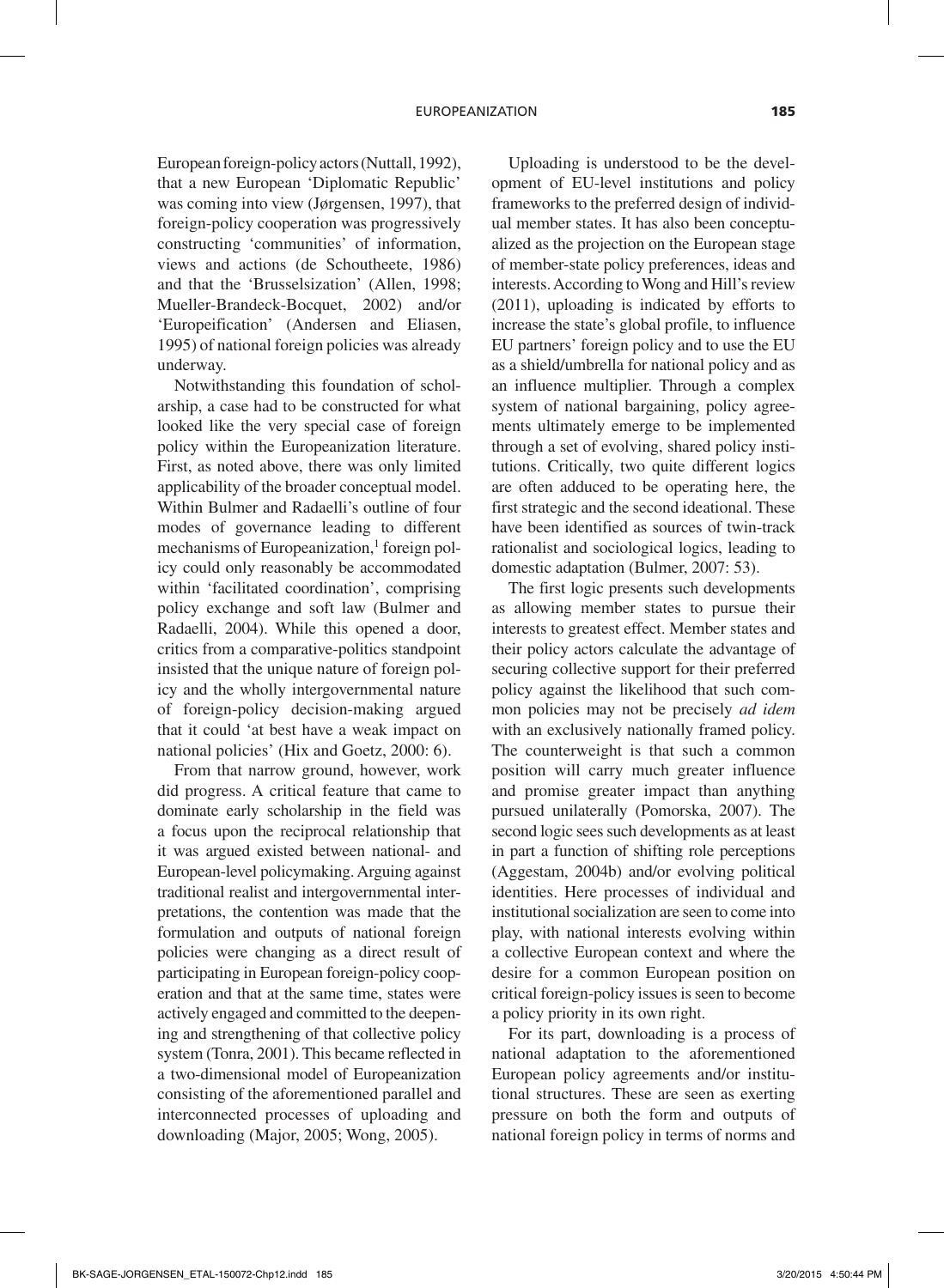policy positions but also in terms of structures and styles. Downloading is indicated – again, according to Wong and Hill  $(2011) - by$  the greater salience of European priorities on the national agenda, the priority accorded to arriving at a collective European position and the primacy accorded to such positions and the bureaucratic changes predicated on their needs and/or requirements within EU-level policymaking structures. Again, it may be argued that two distinct logics are at play here. Rational-interest calculations arise in terms of a basic cost–benefit analysis – bearing in mind at all times that member states retain veto rights across the whole realm of foreign, security and defence policy. Member states therefore can be said to be adapting themselves to policies and structures that they perceive to be in their strategic interest. Adaptational pressures might, however, also be seen as part of the process by which norms, beliefs and policy expectations are internalized by national foreign-policy actors, creating a basis for further intensified policy interaction and agreement.

As noted, this bidirectional vertical model has been supplemented by the proposal of additional dimensions. Claudia Major was among the first to call for the inclusion of crossloading (Major, 2005; see also Howell, 2004) as a third dimension of Europeanization within the CFSP, insisting that national foreign policy change might well derive from 'the transfer of ideas, norms and ways of doing things that are exchanged from and with European neighbours, domestic entities or policy areas. Put simply: it is not only change *due* to Europe but also *within* Europe' (2005: 186). Whether analysing the CFSP in general (Major and Pomorska, 2005), the European Neighbourhood Policy (Normann, 2012) or Finnish foreign policy (Palosaari, 2011), the idea that European states were learning from and sharing with each other has been persuasive. In his review of Europeanization Wong (2005) incorporated cross-loading into his analysis but defined it in a somewhat different fashion.

Rather than focus exclusively upon the two traditional vertical-transmission mechanisms

(downloading and uploading), Wong sought to incorporate the idea of cross-loading as a horizontal policy-exchange mechanism between member states, which, together with the other two dimensions, contributed to the construction of common interests and the evolution of a shared foreign-policy identity. He dubbed this third dimension 'identity reconstruction' (Wong, 2007: 326; 2005: 142), which was related to a 'multi-directional process of socialisation' (Wong and Hill, 2011: 166). This spoke to earlier constructivist-oriented work that privileged identity politics as being at the core of the European foreign-policy process and which defined Europeanization in that context as being a 'transformation in the way in which national foreign policies are constructed, in the way professional roles are defined and pursued and in the consequent internalization of norms and expectations arising from a complex system of collective European policy making' (Tonra, 2000: 229). This 'thick' Europeanization (as opposed to the rationalistoriented, 'thin' Europeanization) focused on the development of shared and socially appropriate actions and the construction of intersubjective meanings through which actors' preferences and identities evolved (Schmidt, 2002; Bulmer, 2007; Checkel, 2001).

#### Surveying the field

In broad terms there is a general acknowledgement that something is happening to national foreign policies that derives from EU membership. Analysts also broadly acknowledge the difficulty of disaggregating the effects of Europeanization from other independent variables (such as globalization) and argue over the significance of the changes being identified. More than a decade ago Brian White insisted that national foreign policies had 'significantly been changed, if not transformed, by participation over time in foreign policy making at the European level' (2001: 6). More recently, Baun and Marek, in looking at the Europeanization of the foreign policies of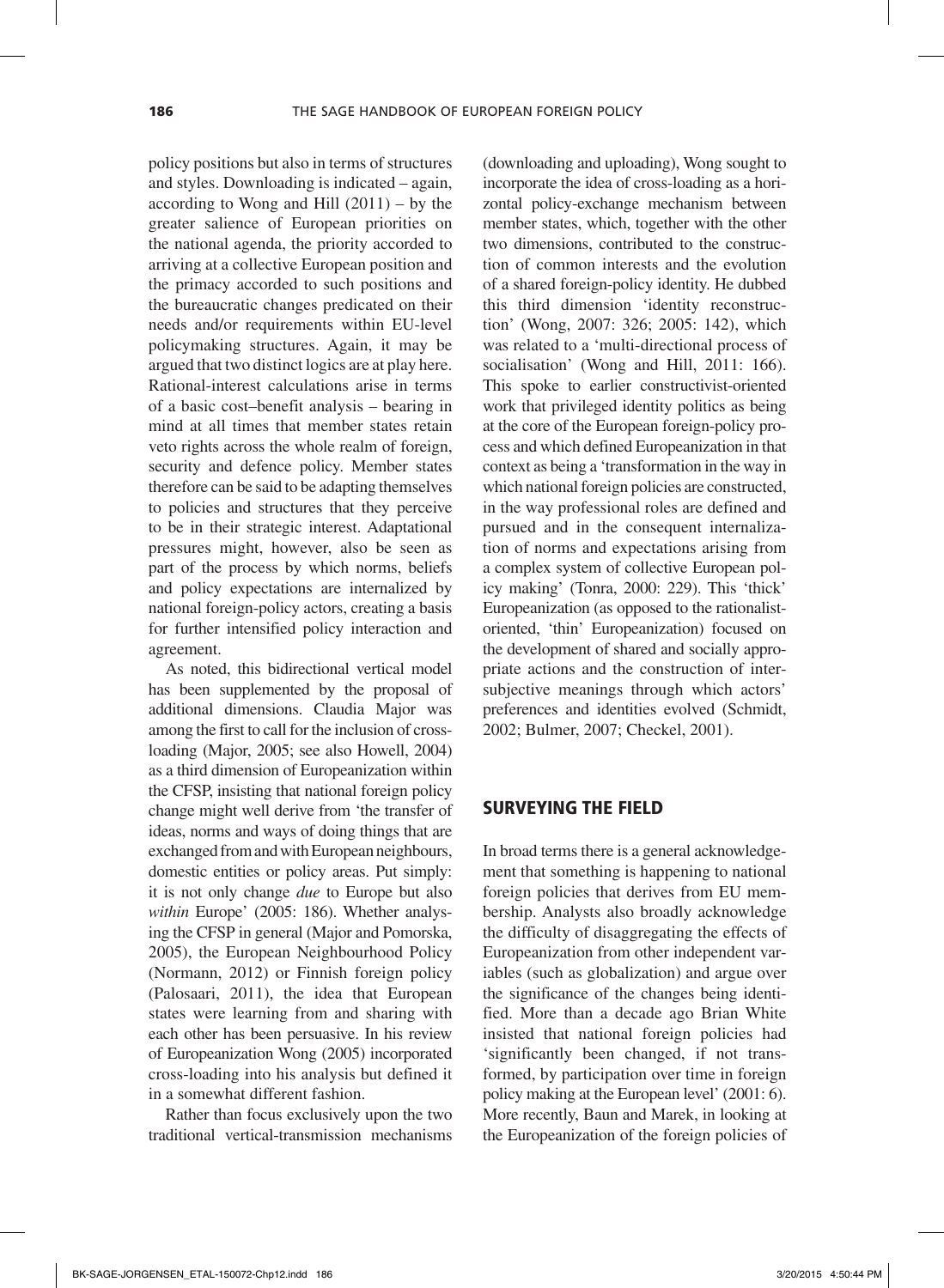new EU member states, agreed that 'the foreign policies of EU member states have been transformed' (2013: 1). There is also general agreement that Europeanization does not entail the homogenization of member-state foreign policies nor a convergence towards a single EU policy point. There are clearly varying paths of adaptation to Europe.

In terms of the existing literature there are a number of studies that invoke Europeanization as an explicit independent variable in the evolution of national foreign, security and/or defence policies. A number of these are single country case studies: on Denmark (Larsen, 2005), France (Irondelle, 2003; Wong, 2006; Rieker, 2006a), Finland (Palosaari, 2011), Germany (Miskimmon, 2007), Greece (Ioakimidis, 2000; Tsardanidis and Stavridis, 2005; Economides, 2005), Malta (Fiott, 2010), Poland (Pomorska, 2007), Portugal (Raimundo, 2013) and Spain (Torreblanca, 2001). There are also studies that offer some comparative perspective among several EU member states, with different logics applied for case selection, such as methodological approach (Jokela, 2010; Thomas, 2011), small member states (Tonra, 2001), large member states (Aggestam, 2004a; Gross, 2009; Müller, 2011), Nordic states (Rieker, 2006b), neutral member states (de Flers, 2011) and even non-member states (Oğuzlu, 2010). Finally, there is a growing field of larger comparative studies that seek to cover all member states (Manners and Whitman, 2000), offer a sample across the enlarged EU (Wong and Hill, 2011) or identify other large categories of states, such as new member states (Baun and Marek, 2013), or policy towards a particular region (Ruano, 2013).

If there is agreement that national foreign policies are being transformed and we can identify continuing efforts to map these transformations across EU member states what, exactly, is it that these efforts are studying? As Bulmer (2007) points out, Europeanization is itself a phenomenon that needs to be explained rather than presented as a theory in and of itself. Clarity in this context is critical. As an independent variable, Europeanization is the explanation (the cause) for national foreignpolicy change. In the absence of hard law in the foreign-policy field (which, as noted above, sets it apart from almost all other policy areas where Europeanization is studied) we tend to focus on soft law as well as political commitments, institutional development, diffusion of norms and expectations and how these serve to stimulate member-state behaviour. The causal chain in this instance can run either from the state to the common policy (uploading) or from the common policy to the state (downloading). Confusingly, however, Europeanization can also be presented in the literature as the dependent variable, i.e. the effect that we are studying (and the causes for which we are seeking). In our case this is the increasing coordination of national foreign policies, possibly leading to the creation of a truly common EU foreign and security policy. A clear differentiation between these two ideas of Europeanization is required, otherwise we are in danger of creating studies that imply Europeanization is being caused by Europeanization. At the same time it can also be argued that 'It is difficult to try to conceive of the relationship [between EU and national foreign policies] in conventional, positivist social science terms i.e. with independent and dependent variables and simple causality if analysis is to capture incrementalism and continuity' (Bulmer and Burch, 2001: 78).

The research identified above suggests that the structured and intense cooperation that underpins the CFSP (including the CSDP) serves to develop and instantiate specified norms of agreed behaviour. These norms are not those of a hierarchical policy centre to which national foreign policies are adapting, but are the shared patrimony of member states endeavouring to strengthen their foreign policies respectively and collectively. Beginning as an informal and virtually unstructured system of information sharing, it has evolved into an 'institutionalised, collective, binding and community-sensitive system' (Ginsberg, 2001: 37–8). Arising from this, a variety of agreed procedures and processes has been hardwired into national foreign-policy construction.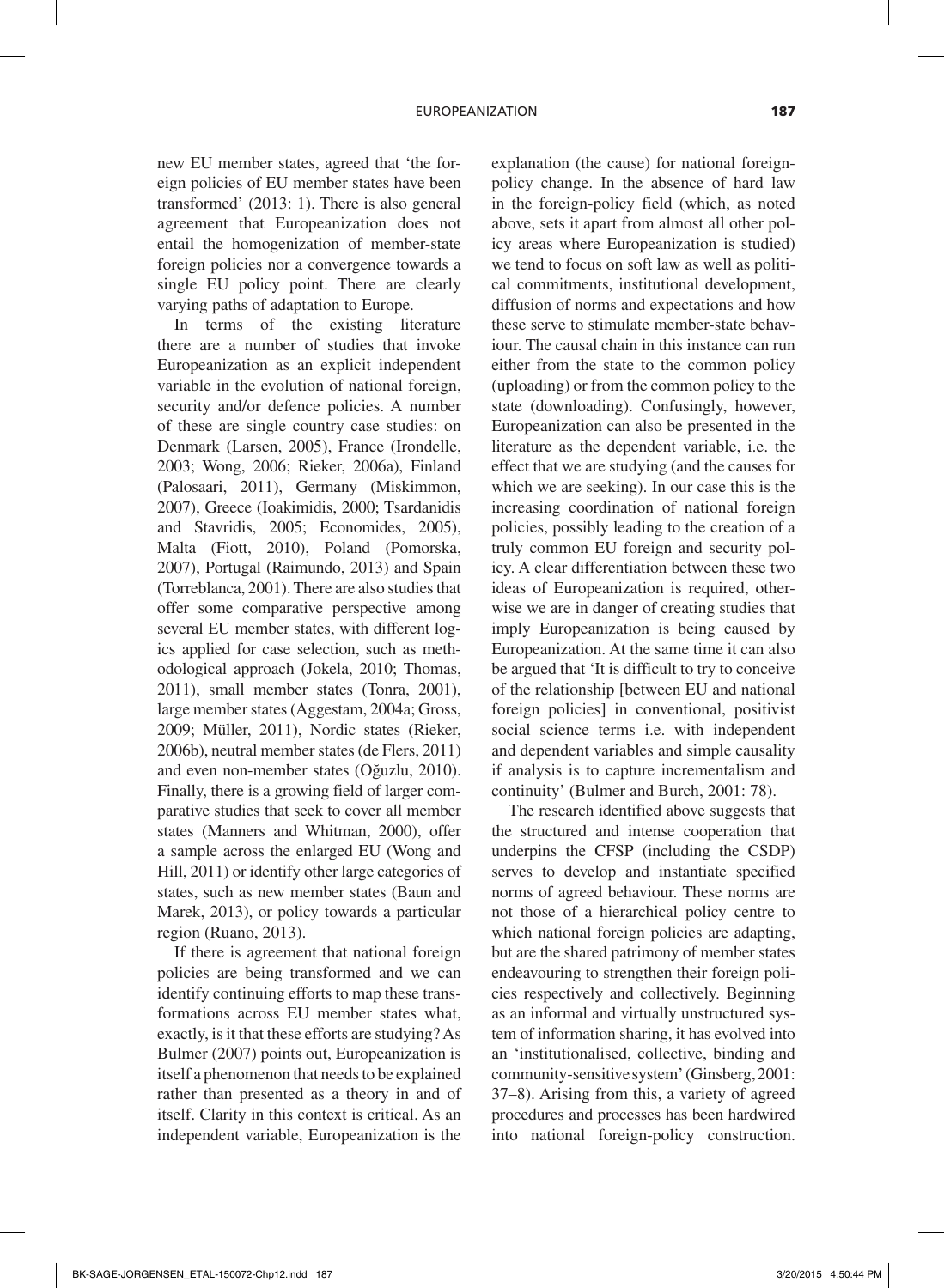This has, in turn, given rise to what has been identified as 'a corporate body of European values and norms and eventually caused Member States to change their attitudes and preferences despite the absence of enforcement mechanisms' (Ginsberg 2001: 38). This results in a Europeanized foreign policy, defined as one that 'takes common EU positions as a major reference point, does not generally defect from common positions, attempts to pursue its priorities through EU collective action, and subscribes positively to the values and principles expressed by the EU' (Wong and Hill, 2011: 211).

The key criticism of many of these studies is that they identify the shape of Europeanization including *inter alia* elite socialization, bureaucratic reorganization, constitutional change and public support for foreign-policy cooperation (Smith, 2000: 617), but they contribute little to theory building (de Flers and Müller 2012: 24). A more recent academic turn therefore tries to lift the lid on Europeanization and to begin to specify precisely how the phenomenon works. Rieker (2006a), for example, frames Europeanization as a process both of strategic adjustment (adaptation) and identity change (learning). Gross (2009) speaks of an overall European reflex where, through process tracing, one can assess whether Europeanization has resulted in policy change as a result of strategic adaptation or socialization. The criticism is that studies of Europeanization to date have presented empirical evidence that has 'been either ambiguous or even irrelevant in the sense that it indicates little regarding the considerations of national foreign policymakers that preceded foreign policy change' (Moumoutzis 2011: 622).

A first set of approaches to unpacking Europeanization are grounded within a rationalist logic (Thomas, 2009; Thomas and Tonra, 2011). Here costs and benefits are adduced to determine the degree to which (if at all) national foreign policy should adapt itself to, or should seek to exploit, common EU foreign-policy structures and agreements. This is especially evident in policy export,

uploading or projection, where most if not all studies conclude that member states actively seek to engage common institutions better to fulfil national foreign-policy aims. This, of course, is not definitive evidence of Europeanization since coordination per se occurs within all multilateral institutions to which EU member states are party, and those foreign-policy goals are undergoing no necessary transformation as a result of efforts to secure their multilateral agreement. However, knowing where and when member states calculate that the incorporation of shared EU-level processes and structures into national foreign-policy construction will deliver added value, one can begin to identify how such incorporation may result in a thin Europeanization rooted in a variety of strategies from competitive bargaining and logrolling to cooperative bargaining and even normative entrapment. In such models 'national foreign policy-makers engage in strategic calculation in an attempt to maximize the attainment of fixed policy preferences and secure specific foreign policy goals' (Moumoutzis, 2011: 617). Such instrumental logics have been seen to be at play in almost all studies of Europeanization of foreign policy, either on their own terms or as an early stage in a more profound process of deeper and thicker Europeanization.

The second set of approaches to Europeanization may be said to be rooted much more profoundly in a logic of appropriateness (March and Olsen, 1984), where policy actors in EU member states are guided, if not shaped, by shared understandings of what is standard, right or normal within given circumstances. As shared policy construction deepens and strengthens over time, these understandings are extended and become *de rigueur* for both current and prospective policy participants. A number of recent studies have thus begun to focus more precisely on the means and mechanisms by which this occurs and, by and large, they have settled on mechanisms of socialization and learning. The goal here is to identify EU-level practices, procedures and norms that can reasonably be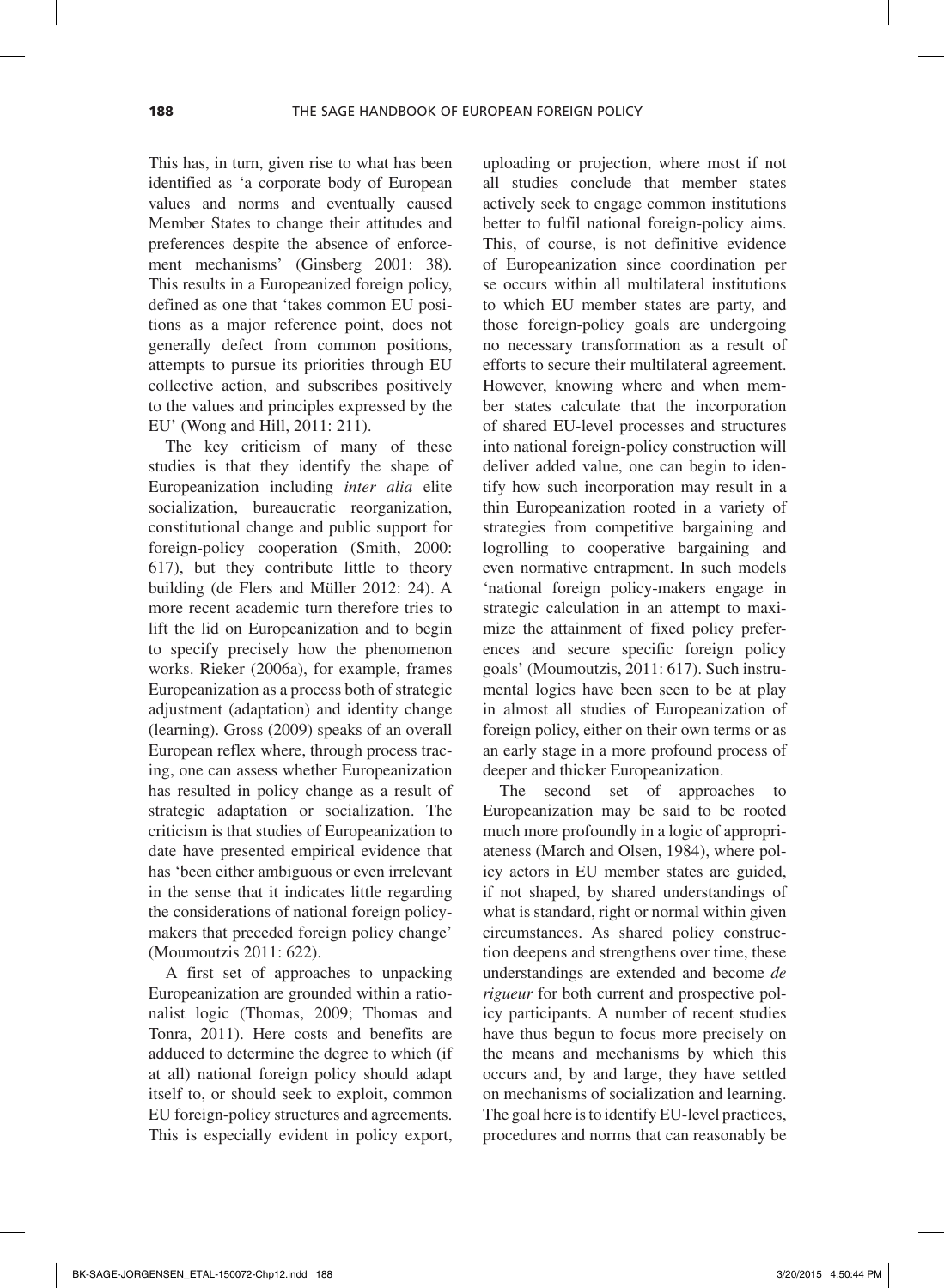said to have caused identifiable changes in national foreign policy (Moumoutzis, 2011).

In their comprehensive review de Flers and Müller (2012) consider socialization and learning through these two lenses. Socialization, for example, may be strategic where norm-based arguing ensues or where state actors adapt their behaviours to mesh with well established social expectations (Checkel, 2005). Alternatively, role socialization may be visible where preference and identity change results (Aggestam, 1999; Tonra, 2001). They also highlight the necessary scope conditions for such socialization, drawing upon insights from social psychology and associated work looking specifically at the EU context of such socialization (Beyers, 2005; Checkel, 2005; Lewis, 2005; Quaglia et al., 2008). These can include conditions such as the intensity, duration and frequency of formal and informal interaction, the degree of actor autonomy within such interactions and the context of those interactions, whether these are iterative/deliberative or crisis/bargaining situations.

Others too have sought to put a shape upon the conditions under which Europeanization may or may not occur (Bulmer and Burch, 2000; Knill, 2001; Gross, 2009) and these have included history, orientation, size, geopolitical identity, national norms and strategic culture as mediating phenomena. History, for example, may create very specific *domaines réservé* towards old allies or even older adversaries; geo-strategic size may sharply colour perceptions of institutional and bureaucratic change; geo-political identity might well create distinctive cross-cutting pressures in dealing with third countries; national norms, especially regarding thematic foreign policy issues, can be expected either to facilitate or frustrate collective policy endeavours and strategic culture will doubtless shape national approaches to security and defence. These issues have all been highlighted and their significance acknowledged, but as yet they have not been operationalized systematically to give us a clear capacity to measure their distinctive and interrelated impacts.

When considering the role of learning as part of a process of Europeanization, de Flers and Müller (2012) also distinguish between thin learning, where actors readjust beliefs and preferences to achieve well established national goals, and thick learning, where basic national assumptions are challenged and associated policy preferences evolve. This then results in the reshaping of values and identities. They go on to assess learning in an EU context as being of varying types: organizational (Juncos and Pomorska, 2006), lesson-drawing and policy transfer (Kerber and Eckardt, 2007) and, finally, policy-learning (Davis Cross, 2006; Krahmann, 2003; Mérand, 2008). The scope conditions identified for such learning are similar to those of socialization but extend to instances of repeated or extensive policy failure that act as external stimuli for policy reconsideration and recalibration.

In their review Wong and Hill (2011) identify the variables that they argue underpin Europeanization. These include institutions and treaties, socialization, leadership, external federators, the politics of scale, legitimization of global roles and geo-cultural identity. They also highlight what they characterize as countervailing factors to Europeanization, such as ideological hostility, domestic politics, international forces and special relationships. In sum, they offer a menu for the identification and potential measurement of forces that can define the degree and extent of Europeanization in any set of national cases.

A number of scholars have addressed another criticism in the study of the Europeanization of national foreign policy – namely, the failure to identify the precise ways in which national foreign policies change as a direct result of European engagement and the assumption that Europeanization is a unilinear process. Moumoutzis (2011) identifies three areas within which evidence of Europeanization might be identified: where national foreign-policy goals shift to European norms, where national foreign-policy practices and the use of foreign-policy instruments change to match European models and, finally, where EU procedures serve to affect national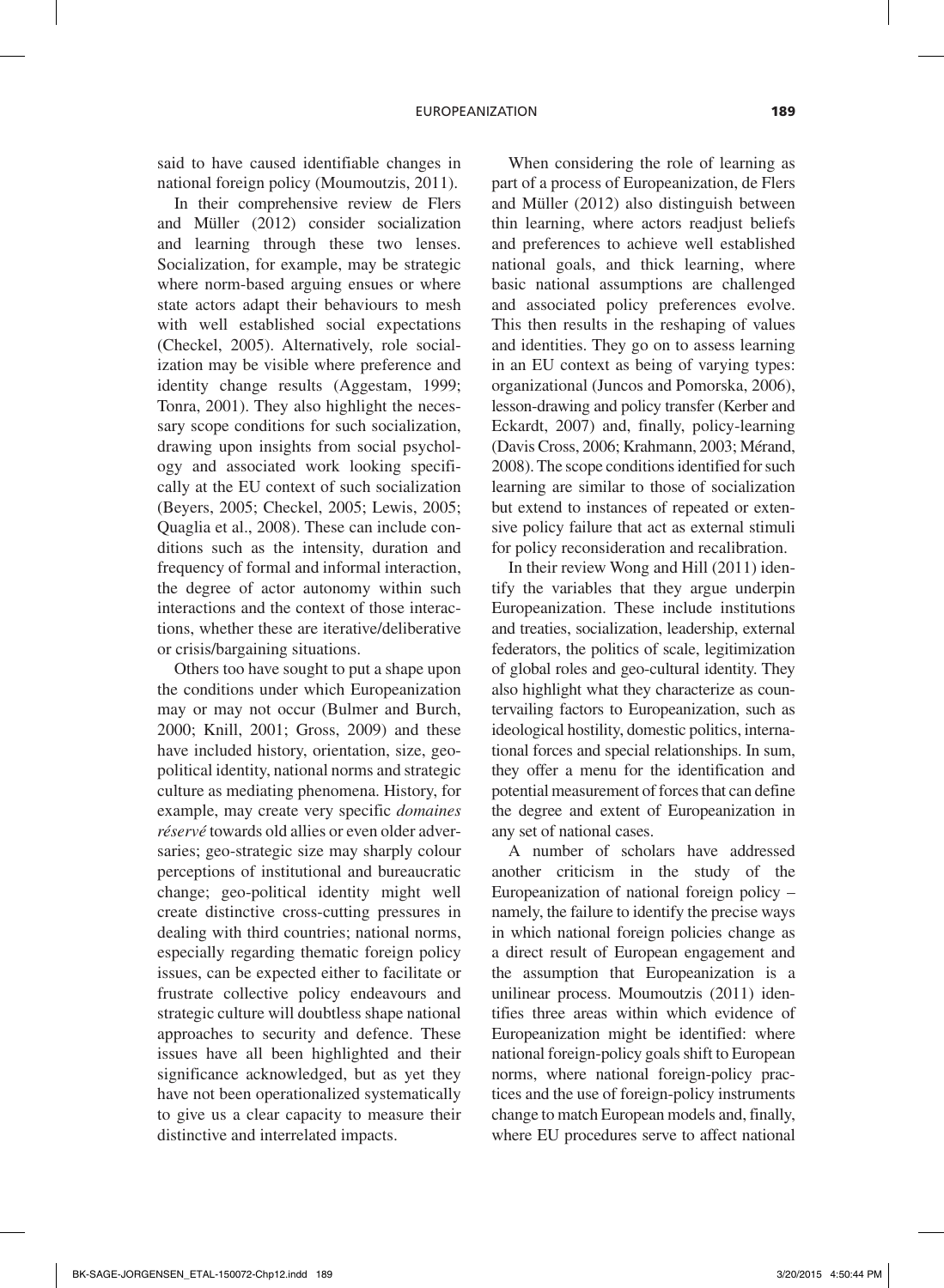foreign-policymaking and policy actors. Wong and Hill  $(2011: 232) - in perhaps the broad$ est comparative study yet undertaken – have determined that Europeanization is indeed a relevant concept, an independent variable that has a demonstrable impact on behaviour but whose impact varies across member states and is strongest in areas of procedure and general orientation rather than in specific policy commitments.

### Conclusion and future **DIRECTIONS**

The contribution of Europeanization to our scholarship has been threefold. First, it has contributed to wider IR by reinforcing a focus upon learning and socialization. This has become a core feature of much constructivist and liberal-oriented scholarship in the area. Second, Europeanization has offered specific added value to foreign-policy analysis (White, 1999), challenging US-centric accounts of foreign-policy construction and offering a *via media* between mutually exclusive accounts of intergovernmental versus supranational understandings of the development of an EU foreign policy, where the former could accommodate only lowest-common-denominator outcomes and the latter could assume only an inevitable trajectory to a fully federal foreign policy. Third, Europeanization has provided a critical reflection on the evolution of domestic polities within a European framework and the processes by which these systems are impacted by, and contribute to, shared policymaking structures and outcomes.

At the same time we are still left with significant challenges in making use of the concept. Two paths appear to be open. The first is to insist upon a precise differentiation of our dependent and independent variables. Thus, for example, where Europeanization is seen as being the dependent variable, i.e. the thing to be studied, we might be well advised to use a separate and distinctive term such as 'European integration'. If such a term can be

stripped of the baggage of its implied supranationalism then this can entail the study of EU foreign policy and its institutional structures and governance, the impact of intergovernmental policy coordination on national foreign policies and, finally, the process of horizontal foreign-policy development between EU member states. The aim of such studies would then be the search for causal explanations of these phenomena.

As an independent variable, i.e. the cause of the aforementioned European integration a variety of options have been tabled, from the pressure to adapt and the fit between EU and national policy (at institutional or policy level) to the various interests and coalitions within policymaking that lead to particular shared policy outcomes. These might also benefit from dropping the Europeanization tag entirely and perhaps redeploying earlier terms such as the 'EU-ization' (Miskimmon and Paterson, 2003; Tsardanidis and Stavridis, 2005), the 'Brusselsization' (Allen, 1998; Müller-Brandeck-Bocquet, 2002) or the 'Europeification' (Andersen and Eliasen, 1995) of national foreign policies. Taken together, these two prescriptions imply giving up entirely on Europeanization as a useful concept for the study of EU foreign policy (Knill, 2008).

A second path takes as a starting point the assumption that a precise differentiation as outlined above may not, in fact, be appropriate. Instead, it assumes that EU and national foreign policies are, in fact, mutually constituted or exist in a reciprocal relationship that does not easily lend itself to neat packaging in terms of dependent and independent variables. Here the focus is upon learning and socialization, discursive interactions and/or processes of identity creation. Thus 'the EU may provide the context, the cognitive and normative "frame", the terms of reference, or the opportunities for socialisation of domestic actors who then produce "exchanges" (of ideas, power, policies, and so on) between each other' (Radaelli, 2004: 7).

These paths focus on change – but there is a further challenge: how does one estimate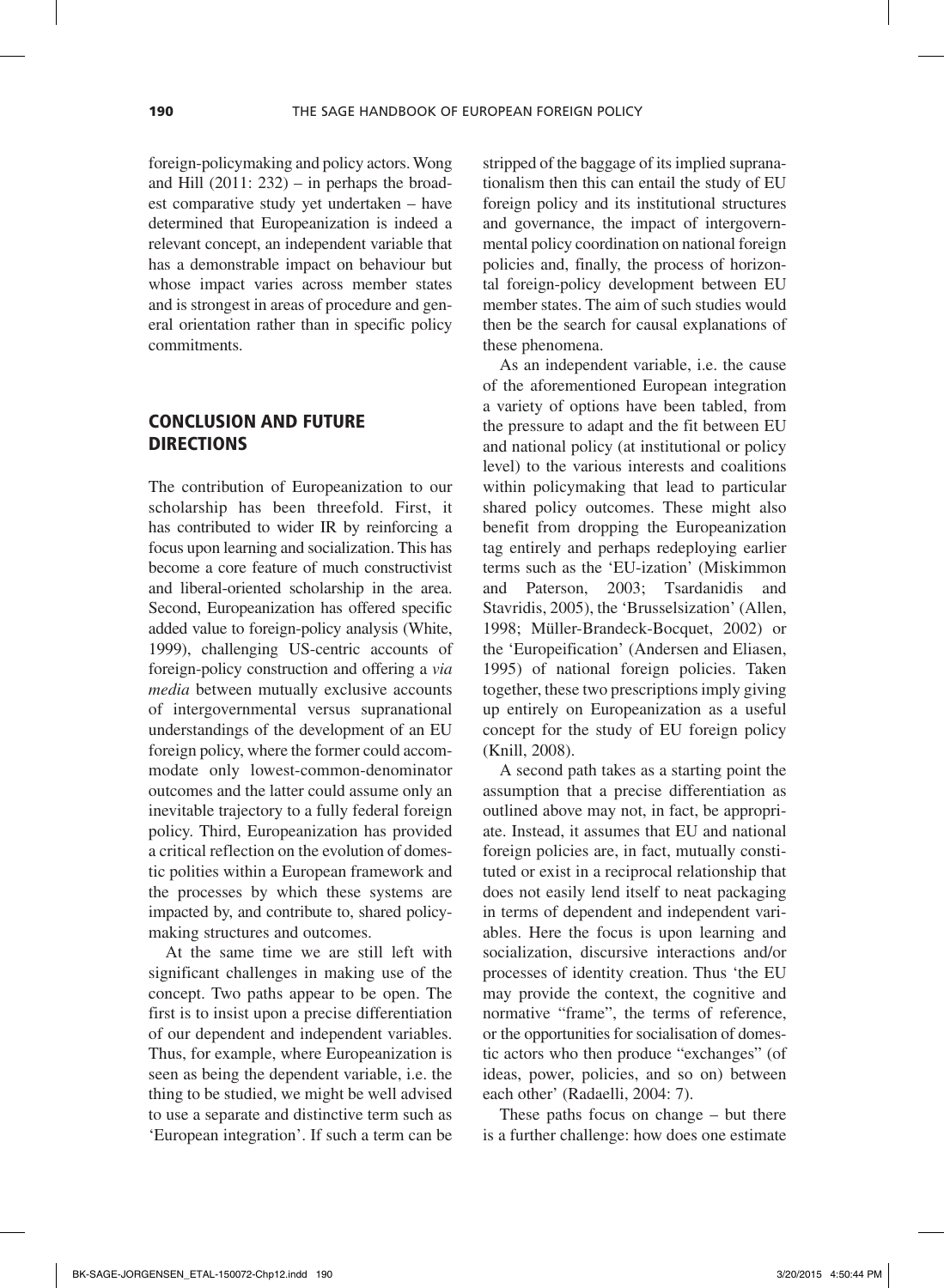the role of Europeanization in such change? In the first instance there is a danger of selection bias in that the cases selected are frequently either EU members or EU members in waiting. There is certainly a paucity of studies that apply control cases. Second, there is the challenge of disaggregation. How does one ensure that the phenomenon being witnessed is Europeanization as opposed, for example, to other variables such as globalization, modernization or democratization? Here, again, control cases would help (Verdier and Breen, 2001).

There are, nonetheless, many avenues for further research using the analytical and conceptual tools now encompassed by a maturing literature. De Flers and Müller (2012), for example, suggest the need for further theory-guided research to excavate member states' pursuit of their interests within European foreign-policymaking. They suggest that different policy-uploading strategies may be deployed under varying conditions and that it might be possible to map these strategies against different modes of negotiation (Thomas, 2009). Attention, too, might be given to looking more deeply at policy-learning, most especially dissecting specific instances of crisis and policy failure and mapping the ensuing shifts of structures, process and procedures. Further work might also be undertaken to test assumptions surrounding socialization and learning, which are frequently asserted and sometimes deduced in a non-systematic or atheoretical fashion.

There is also much policy-oriented work to be undertaken to identify patterns of national divergence on major issue areas, tracing these back to unique or shared ideational or other issues (such as those noted above) and identifying processes by which such divergences narrow (if at all) over time. Similarly, there might be some very useful work done on policy defections, in identifying the scope conditions and thresholds at which member states are willing to break from an established or emergent policy consensus and the significance/impact of such a policy break. Finally, still more comparative work might be undertaken with respect to Europeanization and non-member states: the extent to which (if at all) non-EU states such as Turkey, Norway and Switzerland have converged towards common EU foreignpolicy positions and processes and to identify whether this is a function of EU soft power, and the strategic pursuit of EU membership and/or the export of EU norms and governance (Christiansen et al., 2000). Such an agenda opens a vista to a more rigorous application of a concept that so many analysts have relied upon.

## **NOTE**

1 According to Bulmer and Radaelli (2004: 4), these modes of governance comprised: 1) Governance by Negotiation, i.e. traditional EU policymaking, Governance by Hierarchy, split into two modes of 2) positive and 3) negative integration (where substantial policymaking authority had been devolved to EU supranational institutions) and 4) Governance by Facilitated Coordination (where there is limited or no engagement of EU supranational institutions and decision-making is essentially in the hands of member states).

#### **REFERENCES**

- Aggestam, L. (1999) *Role Conceptions and the Politics of Identity in Foreign Policy*. ARENA Working Paper WP 99/8, ARENA: Centre for European Studies, Oslo.
- Aggestam, L. (2004a) *A European Foreign Policy? Role Conceptions and the Politics of Identity in Britain, France and Germany*. Stockholm: Statsvetenskapliga institutionen.
- Aggestam, L. (2004b) 'Role-identity and the Europeanization of Foreign Policy: A Politicalcultural Approach' in B. Tonra and T. Christiansen (eds.), *Rethinking European Union Foreign Policy*. Manchester: Manchester University Press, pp. 81–98.
- Allen, D. (1996) 'Conclusions: The European Rescue of National Foreign Policy?' in C, Hill (ed.), *The Actors in Europe's Foreign Policy*. New York: Routledge, pp. 288–304.
- Allen, D. (1998) 'Who Speaks for Europe? The Search for an Effective and Coherent External Policy' in J. Peterson and H. Sjursen (eds.),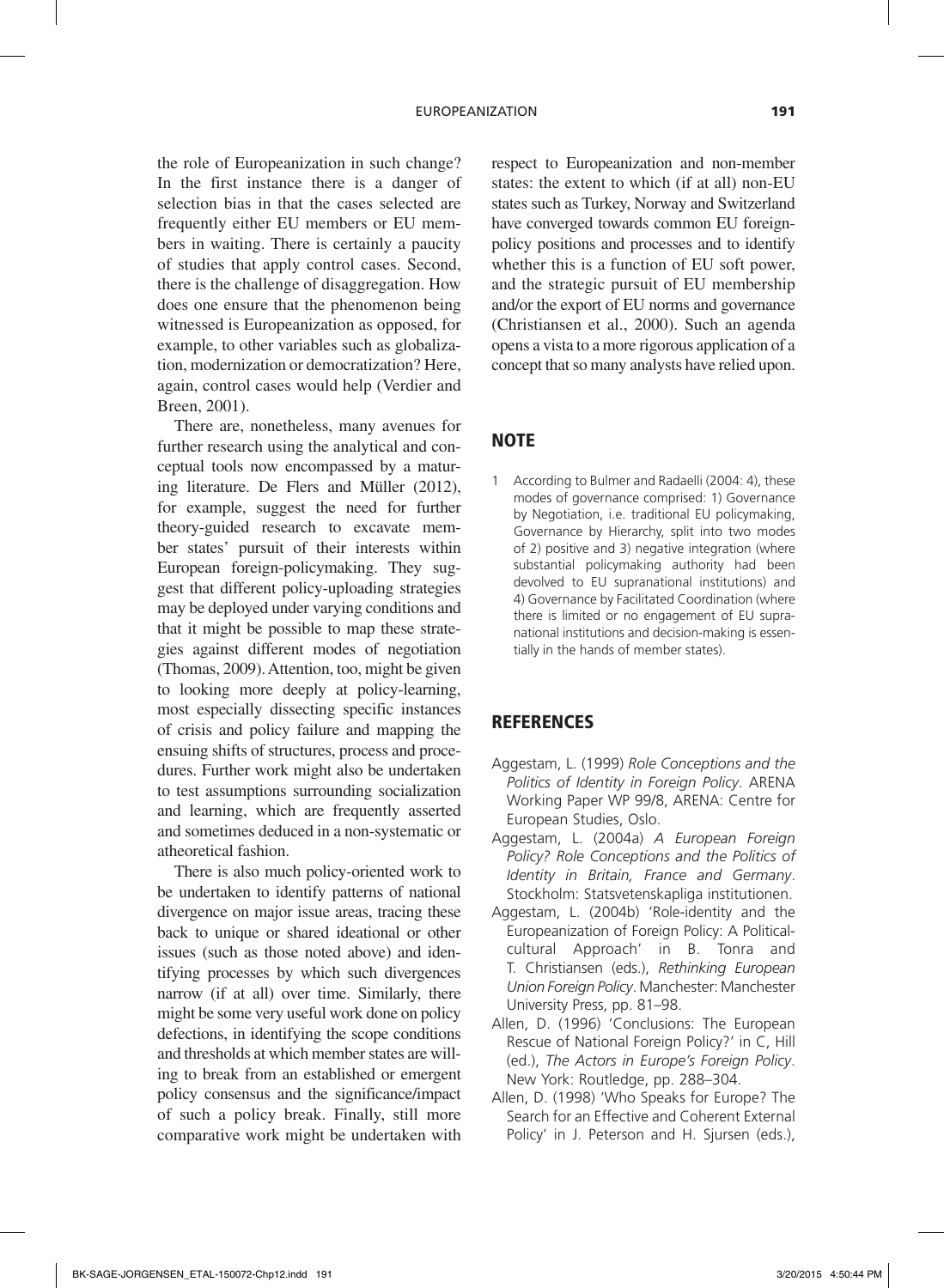*A Common Foreign Policy for Europe?* London: Routledge, pp. 41–58.

- Andersen, S. and Eliassen, K. (eds.) (1995) *Policy Making in Europe. The Europeification of National Policy Making*. London: Sage.
- Aspinwall, M. D. and Schneider, G. (2000) 'Same Menu, Separate tables: The Institutionalist Turn in Political Science and the Study of European Integration', *European Journal of Political Research*, 38(1): 1–36.
- Baun, M. and Marek, D. (eds.) (2013) *The New Member States and the European Union: Foreign policy and Europeanization*. London: Routledge.
- Beyers, J. (2005) 'Multiple Embeddedness and Socialisation in Europe: The Case of the Council Officials', *International Organization* 59(4): 899–936.
- Börzel, T. (2003). *Shaping and Taking EU Policies: Member State Responses to Europeanization* (No. p0035). Queens University Belfast: https://ideas.repec.org/p/ erp/queens/p0035.html (last accessed 29 January 2015).
- Börzel, T.A. and Risse, T. (2000) 'When Europe Hits Home: Europeanisation and Domestic Change', *European Integration online Papers (EIoP)* 4(15): http://eiop.or.at/eiop/texte/ 2000-015a.htm (last accessed 29 January 2015).
- Bulmer, Simon, (2007) 'Theorizing Europeanization' in P. Graziano and M. Vink (eds.), *Europeanization: New Research Agendas*. Basingstoke: Palgrave, pp. 46–58.
- Bulmer, S. and Burch, M. (2000) 'Coming to Terms with Europe: Europeanisation, Whitehall and the Challenge of Devolution', *Queen's Papers on Europeanisation*, http:// econpapers.repec.org/paper/erpqueens/ p0009.htm (last accessed 29 January 2015).
- Bulmer, S. and Burch, M. (2001) 'The "Europeanisation" of Central Government: The UK and Germany in Historical Institutionalist Perspective' in G. Schneider and M. Aspinwall (eds.), *The Rules of Integration*. Manchester: Manchester University Press, pp. 73–96.
- Bulmer, S. and Lequesne, C. (2002) 'New Perspectives on EU–Member State Relationships', *Question de recherche*, 4, Janvier: http://www.ceri-sciences-po.org/ publica/question/qdr4.pdf (last accessed 29 January 2015).
- Bulmer, S. and Radaelli, C. (2004) 'The Europeanisation of National Policy?', *Queen's Papers on Europeanisation*, 1/2004: https:// ideas.repec.org/p/erp/queens/p0042.html (last accessed 29 January 2015).
- Checkel, J.T. (2001) 'The Europeanisation of Citizenship?' in J. Caporaso, M.G. Cowles and T. Risse (eds.), *Transforming Europe: Europeanisation and Domestic Change*. Ithaca, NY: Cornell University Press, pp. 180–97.
- Checkel, J.T. (2005) 'International Institutions and Socialisation in Europe: Introduction and Framework', *International Organization* 59(4): 801–26.
- Christiansen, T., Petito, F. and Tonra, B. (2000) 'Fuzzy Politics Around Fuzzy Borders: The<br>European Union's "Near Abroad"', European Union's *Cooperation and Conflict*, 35(4): 389–415.
- Davis Cross, M.K. (2006) *The European Diplomatic Corps: Diplomats and International Cooperation from Westphalia to Maastricht.* Basingstoke: Palgrave Macmillan.
- de Flers, N.A. (2011) *EU Foreign Policy and the Europeanization of Neutral States: Comparing Irish and Austrian Foreign Policy*. London: Routledge.
- de Flers, N.A. and Müller, P. (2012) 'Dimensions and Mechanisms of the Europeanization of Member State Foreign Policy: State of the Art and New Research Avenues', *Journal of European Integration*, 34(1): 19–35.
- de Schoutheete, P. (1986) *La coopération politique européenne*. Paris/Brussels: Nathan/Labor.
- Economides, S. (2005) 'The Europeanisation of Greek Foreign Policy', *West European Politics* 28(2): 471–91.
- Fiott, D. (2010) 'How Europeanized Has Maltese Foreign Policy Become?', *Mediterranean Quarterly*, 21(3): 104–18.
- Geddes, A. (2003) 'Still Beyond Fortress Europe? Patterns and Pathways in EU Migration Policy', *Queen's Papers on Europeanisation*, 4/2003: http://econpapers.repec.org/paper/ erpqueens/p0037.htm (last accessed 29 January 2015).
- Ginsberg, R.H. (2001) *The European Union in International Politics. Baptism by Fire*. Maryland: Rowman and Littlefield.
- Graziano, P. and Vink, M.P. (eds.) (2007) *Europeanization: New Research Agendas*. Basingstoke: Palgrave Macmillan.
- Gross, E. (2009) *The Europeanization of National Foreign Policy. Continuity and*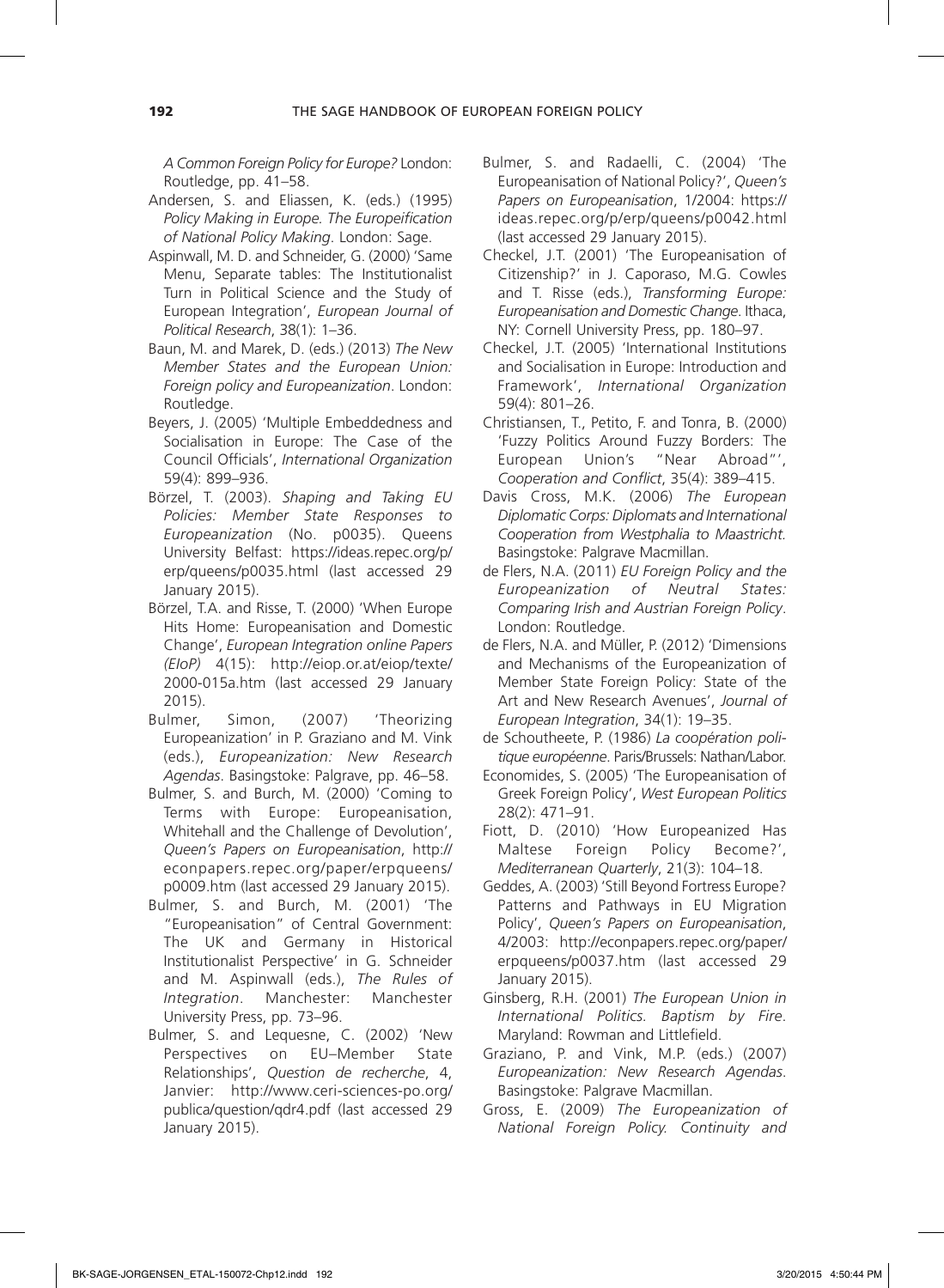*Change in European Crisis Management.* Basingstoke: Palgrave Macmillan.

- Harmsen, R. and Wilson, T.M. (2000) 'Introduction: Approaches to Europeanisation', *Yearbook of European Studies* 14: 13–26.
- Héritier, A. (2005) 'Europeanization Research East and West: A Comparative Assessment' in F. Schimmelfennig and U. Sedelmeier (eds.) *The Europeanization of Central and Eastern Europe*. Ithaca, NY: Cornell University Press, pp. 199–209.
- Hill, C. (ed.) (1983) *National Foreign Policies and European Political Cooperation*. London: Allen and Unwin.
- Hix, S. and Goetz, K.H. (2000) 'Introduction: European Integration and National Political Systems', *West European Politics* 23(4): 1–26.
- Howell, K.E. (2004) 'Developing Conceptualisations of Europeanisation: A Study of Financial Services', *Politics* 24(1): 20–5.
- Ioakimidis, P.C. (2000) 'The Europeanisation of Greece's Foreign Policy: Progress and Problems', in A. Mitsos and E. Mossialos (eds.) *Contemporary Greece and Europe*. Aldershot: Ashgate, pp. 359–72.
- Irondelle, B. (2003) 'Europeanisation without the European Union? French Military Reforms 1991–96', *Journal of European Public Policy* 10(2): 208–26.
- Jokela, J. (2010) *Europeanisation and Foreign Policy*. London: Routledge.
- Jørgensen, K.E. (1997) 'PoCo: The Diplomatic Republic of Europe', in K.E. Jørgensen (ed.) *Reflective Approaches to European Governance*. London: Macmillan, pp. 167–80.
- Juncos, A.E., and Pomorska, K. (2006) 'Playing the Brussels Game: Strategic Socialisation in the CFSP Council Working Groups', *European Integration online Papers (EIoP)* 10(11): http:// econpapers.repec.org/article/erpeiopxx/ p0154.htm (last accessed 29 January 2015).
- Kerber, W. and Eckardt, M. (2007) 'Policy Learning in Europe: The Open Method of Co-ordination and Laboratory Federalism', *Journal of European Public Policy* 14(2): 227–47.
- Knill, C. (2001) *The Europeanisation of National Administrations. Patterns of Institutional Change and Persistence*. Cambridge: Cambridge University Press.
- Knill, C. (2008) 'The EU's Impact on Domestic Policies: Perspectives for Future Research'

in B. Kohler Koch and F. Larat (eds.) *Efficient and Democratic Governance in the European Union*, CONNEX Report Series, No. 9: www.researchgate.net/publication/…/ 9c960526d7d135b061.pdf (last accessed 29 January 2015).

- Kohler-Koch, B. (1996) 'Catching up with Change: The Transformation of Governance in the European Union', *Journal of European Public Policy*, 3(3): 359–80.
- Krahmann, E. (2003) *Multilevel Networks in European Foreign Policy.* Aldershot: Ashgate.
- Kux, S. and Sverdrup, U. (2000) 'Fuzzy Borders and Adaptive Outsiders: Norway, Switzerland and the EU', *Journal of European Integration*, 22(3): 237–70.
- Ladrech, R. (1994) 'Europeanisation of Domestic Politics and Institutions: The Case of France', *Journal of Common Market Studies* 32(1): 69–88.
- Larsen, H. (2005) *Analyzing the Foreign Policy of Small States in the EU: The Case of Denmark*. Basingstoke: Palgrave.
- Lægreid, P., Steinthorsson, R.S. and Thorhallsson, B. (2004) 'Europeanization of Central Government Administration in the Nordic States', *JCMS: Journal of Common Market Studies*, 42(2): 347–69.
- Lawton, T.C. (1999) 'Governing the Skies: Conditions for the Europeanisation of Airlines Policy', *Journal of Public Policy* 19(1): 91–112.
- Levi-Faur, D. (2002) 'On the "Net Impact" of Europeanisation. The EU's Telecoms and Electricity Regimes between the Global and the National', *European Integration online Papers (EIoP)* 6(7): http://eiop.or.at/eiop/ texte/2002-007a.htm (last accessed 29 January 2015).
- Lewis, J. (2005) 'The Janus Face of Brussels: Socialization and Everyday Decision-making in the European Union', *International Organization* 59(4): 937–71.
- Lodge, M. (2006) 'The Europeanization of Governance – Top Down, Bottom Up or Both?' in G.F. Schuppert (ed.), *The Europeanisation of Governance*. Baden-Baden: Nomos, pp. 60–76.
- Mair, P. (2004) Review section, *Journal of European Public Policy* 11: 337–48.
- Major, C. (2005) 'Europeanization and Foreign and Security Policy: Undermining or Rescuing the Nation State?', *Politics* 25(3): 175–90.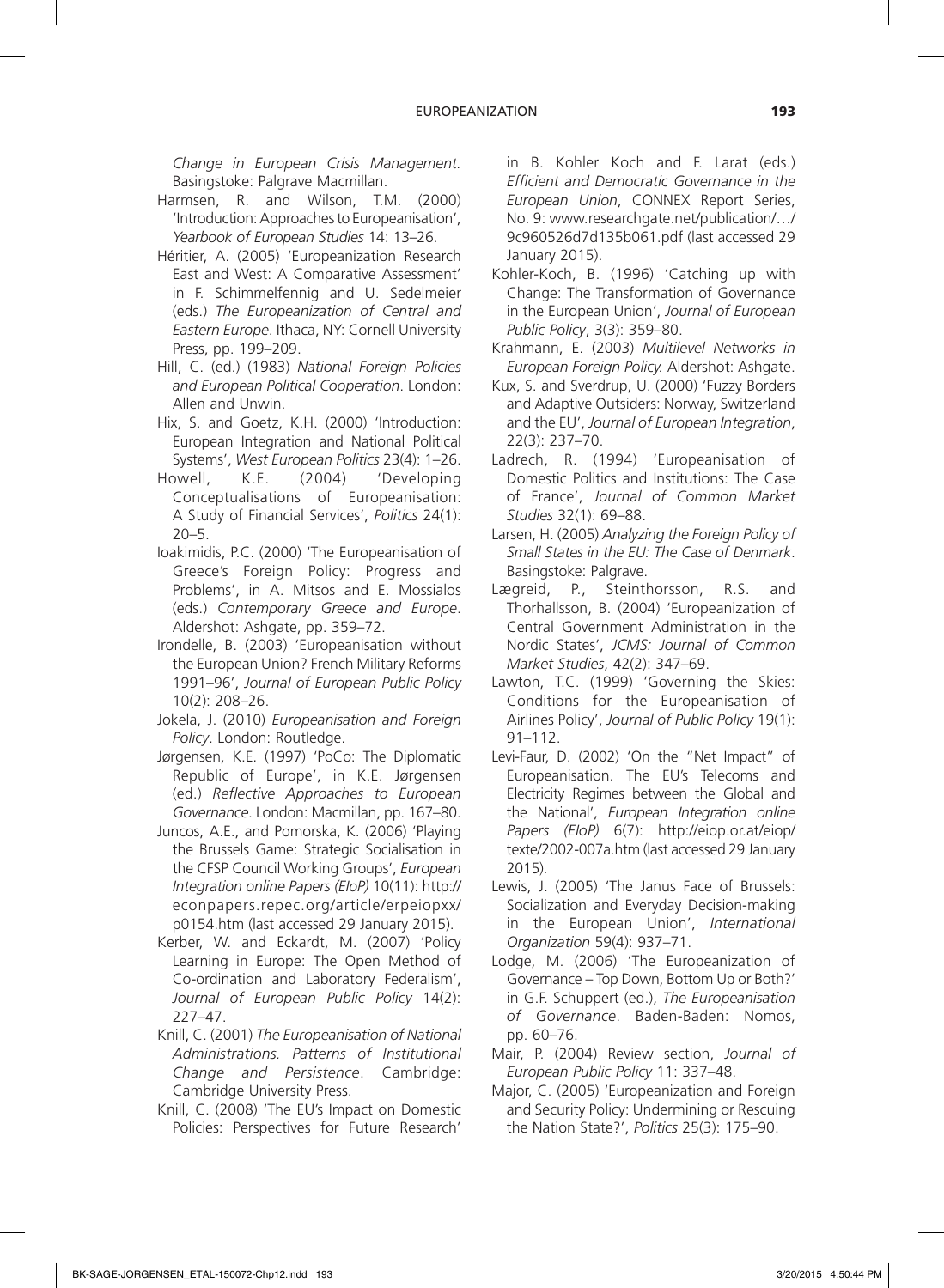- Major, C., and Pomorska, K. (2005) 'Europeanisation: Framework or Fashion?' *CFSP Forum* 3(5): 1–4.
- Manners, I. and Whitman, R. (eds.) (2000) *The Foreign Policies of European Union Member States*. Manchester: Manchester University Press.
- March, J.G. and Olsen, J.P. (1984) 'The New Institutionalism: Organizational Factors in Political Life', *The American Political Science Review*, 78(3): 734–49.
- Marciacq, F. (2012) 'The Political Geographies of Europeanisation: Mapping the Contested Conceptions of Europeanisation', *Journal of Contemporary European Research*, 8(1): 57–74.
- Marks, G. (1993) 'Structural Policy and Multilevel Governance in the EC', in A. Cafruny and G. Rosenthal (eds.) *The State of the European Community*. Boulder, CO: Lynne Rienner, pp. 391–409
- Mérand, F. (2008) *European Defence Policy: Beyond the Nation State.* Oxford: Oxford University Press.
- Milward, A. (1992) *The European Rescue of the Nation State*. London: Routledge.
- Miskimmon, A. (2007) *Germany and EU Foreign Policy: Between Europeanization and National Adaptation.* Basingstoke: Palgrave Macmillan.
- Miskimmon, A. and Paterson, W.E. (2003) 'Foreign and Security Policy: On the Cusp between Transformation and Accommodation' in K. Dyson and K.H. Goetz (eds.), *Germany, Europe and the Politics of Constraints*,. Oxford: Oxford University Press for the British Academy, pp. 325–45.
- Moravcsik, A. (1993) 'Preferences and Power in the European Community: A Liberal Intergovernmentalist Approach', *JCMS: Journal of Common Market Studies*, 31(4): 473–524.
- Moumoutzis, K. (2011) 'Still Fashionable yet Useless? Addressing Problems with Research on the Europeanization of Foreign Policy', *JCMS: Journal of Common Market Studies*, 49(3): 607–29.
- Müller, P. (2011) 'The Europeanization of Germany's Foreign Policy toward the Israeli– Palestinian Conflict: Between Adaptation to the EU and National Projection', *Mediterranean Politics*, 16(3): 385–403.
- Müller-Brandeck-Bocquet, Gisela (2002) 'The New CFSP and ESDP Decision-making of the

European Union', *European Foreign Affairs Review* 7: 257–82.

- Normann, C. (2012) 'Analysing the Evolution of the European Neighbourhood Policy: Theoretical and Methodological Triangulation', in E. Ratga and O.A. Spaiser (eds.) *Understanding European Neighbourhood Policies: Concepts, Actors, Perceptions*. Berlin: NOMOS, pp. 53–69.
- Nuttall, S.J. (1992) *European Political Cooperation*. Oxford: Clarendon Press.
- Oğuzlu, T. (2010) 'Turkey and Europeanization of Foreign Policy?', *Political Science Quarterly*, 125(4): 657–83.
- Olsen, J.P. (2002) 'The Many Faces of Europeanisation', *Journal of Common Market Studies* 40(5): 921–52.
- Olsen, J. (2003) 'Towards a European Administrative Space?', *Journal of European Public Policy*, 10(4): 506–31.
- Palosaari, T. (2011) *The Art of Adaptation: A Study on the Europeanization of Finnish Foreign and Security Policy*. Tampere: Tampere Peace Research Institute.
- Pomorska, K. (2007) 'The Impact of Enlargement: Europeanization of Polish Foreign Policy? Tracking Adaptation and Change in the Polish Ministry of Foreign Affairs', *The Hague Journal of Diplomacy*, 2(1): 25–51.
- Quaglia, L., De Francesco, F. and Radaelli, C.M. (2008) 'Committee Governance and Socialization in the European Union', *Journal of European Public Policy* 15(1): 155–66.
- Radaelli, C. (2000) 'Whither Europeanisation? Concept Stretching and Substantive Change', *European Integration online Papers (EIoP)* 4(8): http://eiop.or.at/eiop/texte/2000- 008a.htm (last accessed 29 January 2015).
- Radaelli, C. (2004) 'Europeanisation: Solution or Problem?', *European Integration online Papers (EIoP)* 8(16): http://eiop.or.at/eiop/ texte/2004-016a.htm (last accessed 29 January 2015).
- Raimundo, A. (2013) 'The Europeanisation of Foreign Policy: An Assessment of the EU Impact on Portugal's Post-colonial Relations in Sub-Saharan Africa', *European Integration Online Papers* 17: http://eiop.or.at/eiop/ index.php/eiop/article/view/2013\_001a (last accessed 29 January 2015).
- Rieker, P. (2006a) From common defence to comprehensive security: Towards the